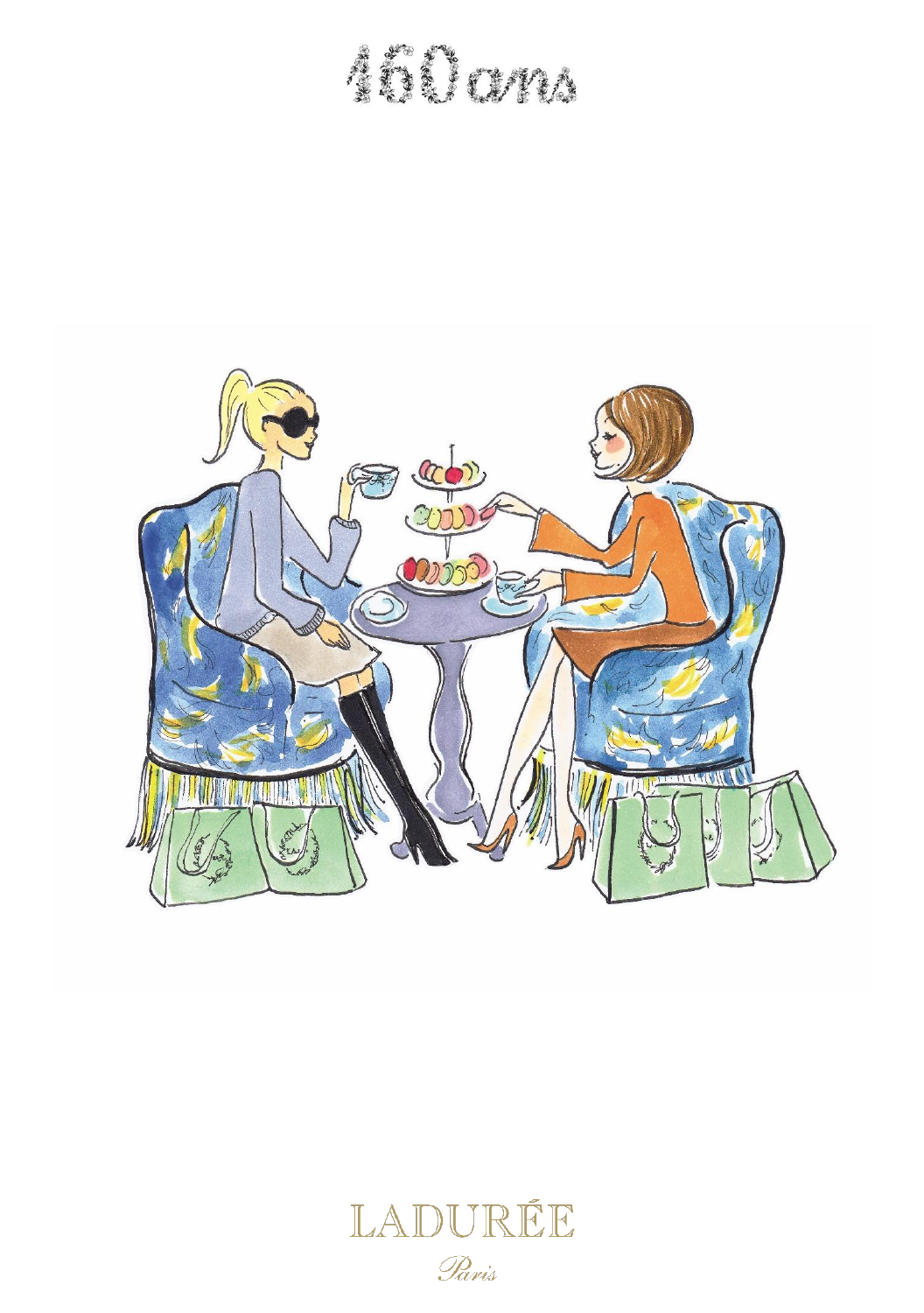

#### *STARTERS*

| V Gratinated onion soup                                | 14.00€      |
|--------------------------------------------------------|-------------|
| Homemade duck foie gras, onions chutney, toasted bread | 19.00€      |
| Label Rouge smoked salmon heart, chive cream, blinis   | $24.00 \in$ |
| Osciètre caviar Prestige 30g, chive cream, blini       | $85.00 \in$ |

#### *SALADS & AVOCADO TOAST*

| V Ladurée avocado toast, cereal bread, chickpea hummus, soft goat cheese        | $15,00 \in$ |
|---------------------------------------------------------------------------------|-------------|
| Avocado and shrimp cocktail, grapefruit, baby gem                               | $20,00 \in$ |
| Salmon avocado toast, Ladurée brioche, smoked salmon from Label Rouge,          | $21,00 \in$ |
| soft boiled egg                                                                 |             |
| Salmon ceviche, mango, avocado, corn purée, sweet pepper, coconut passion fruit | $22,00 \in$ |
| Caesar salad, free-range chicken, baby gem, egg, crouton, parmesan cheese       | $24,00 \in$ |
|                                                                                 |             |

 $\circledcirc$ 

### *CLUBS, BURGER & CROQUE*

| Croque-Monsieur*, turkey pastrami, French emmental cheese, Mornay sauce           | $24,00 \in$ |
|-----------------------------------------------------------------------------------|-------------|
| Ladurée club*, free-range chicken, bacon, egg, tomato                             | $25,00 \in$ |
| Crispy chicken burger*, potato bun, coleslaw, pickles, cheddar, secret sauce      | $27,00 \in$ |
| Smoked salmon club <sup>*</sup> , smoked salmon from Label Rouge, avocado, tomato | $27,00 \in$ |
| Lobster club*, Taggiasche olive, tomato confit, avocado, mayonnaise               | 54,00 €     |

\* Choice of side dish : French fries, green salad, mashed potato, roasted winter vegetables

## *DISHES LADURÉE SIGNATURE*

|   | Ladurée vol-au-vent, free-range chicken in a puff pastry, morel and button mushrooms,<br>small bulb onions in a creamy sauce | 33,00 € |
|---|------------------------------------------------------------------------------------------------------------------------------|---------|
| ▧ | Black Angus rib-eye steak 250g*, pepper sauce                                                                                | 52,00 € |
| ▧ | Scallops, mashed potato, fried straw potatoes, Chicken stock                                                                 | 36,00 € |
|   | V Melanosporum truffle risotto, cream, parmesan                                                                              | 32,00 € |
|   | Lobster rigatoni, lobster sauce                                                                                              | 55,00 € |
|   |                                                                                                                              |         |

#### *EGGS*

|                | $\bullet\,\,V\,$ White omelet $^*$ , spinach, soft goat cheese                | 20.00 €     |
|----------------|-------------------------------------------------------------------------------|-------------|
| $\mathbb{S}$ . | White omelet <sup>*</sup> , spinach, smoked salmon from Label Rouge           | $25.00 \in$ |
|                | $\bullet$ Ladurée omelet $^*$ , ham, mushroom, french emmental cheese, tomato | $28.50 \in$ |

\* Choice of side dish : French fries, green salad, mashed potato, roasted winter vegetables

#### *SIDE DISHES*

| <b>French</b> fries       | 7.00 € Green salad     | 7.00€ |
|---------------------------|------------------------|-------|
| Roasted winter vegetables | 7,00 € Mashed potatoes | 7.00€ |

The dishes reported by  $V$  are vegetarian. The dishes reported by  $\bigotimes$  are gluten free. Our bovines and poultries meats are from France.

Our porcines meats are from France and Belgium. All our eggs come from free-range farming.

Our allergen information book is available upon request.

Net prices, including VAT and service. Cheque payment not accepted.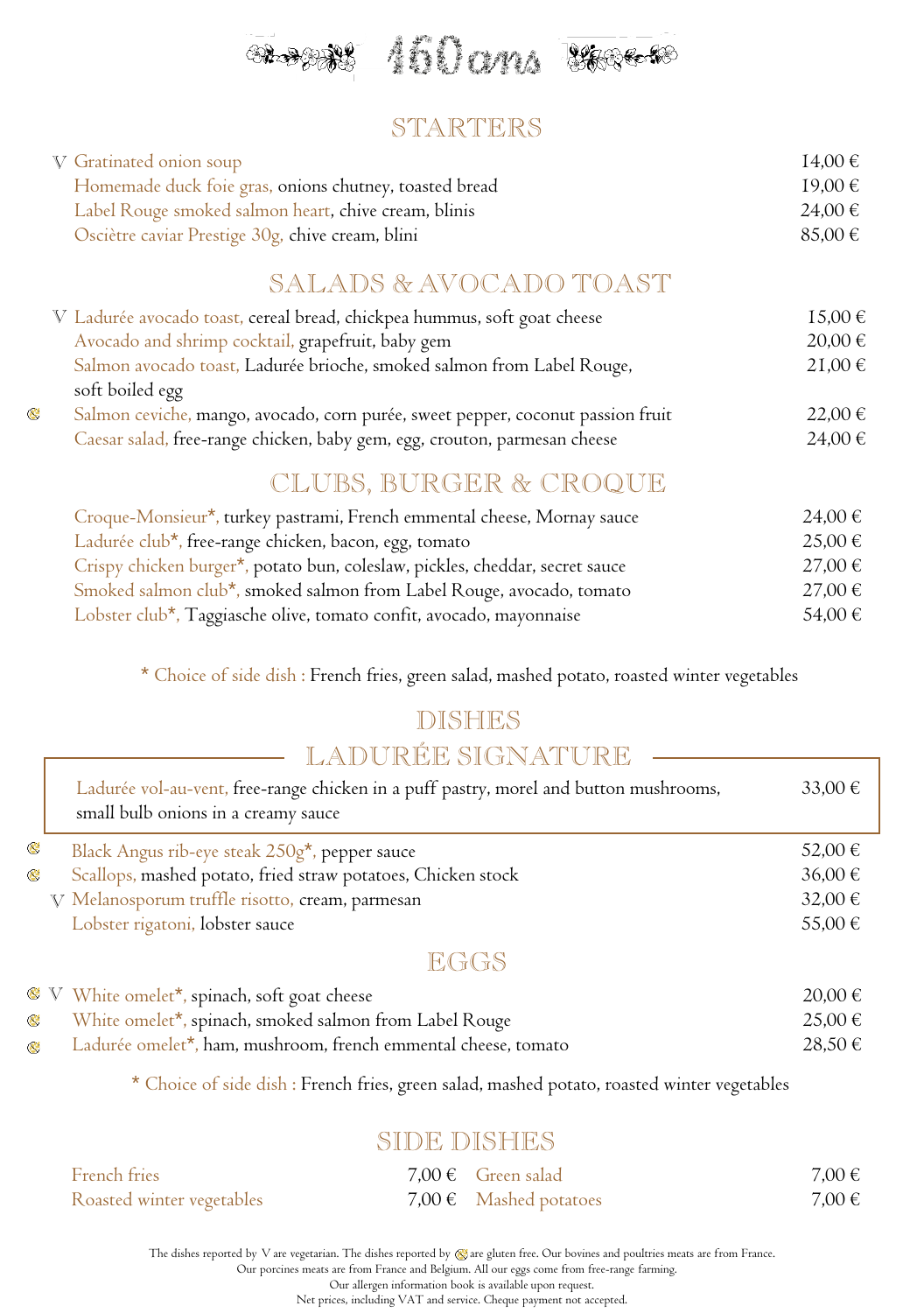

#### *ICONIC PASTRIES*

| Ispahan                                                                         | 12.50€      |
|---------------------------------------------------------------------------------|-------------|
| Macaron, rose petal cream, fresh raspberries, lychees                           |             |
| Plaisir sucré                                                                   | $10,50 \in$ |
| Hazelnut dacquoise biscuit, milk chocolate ganache, milk chocolate Chantilly    |             |
| Rose and raspberry Religieuse                                                   | $10,50 \in$ |
| Cream puff pastry, rose petal custard cream, raspberries                        |             |
| Mont-Blanc                                                                      | $10,50 \in$ |
| Vanilla whipped cream, crunchy meringue, chestnut vermicelli, chestnut shavings |             |
| Madagascar Vanilla Saint-Honoré                                                 | $10,50 \in$ |
| Puff pastry, caramelized choux pastry, Madagascar vanilla cream, Chantilly      |             |

#### *CREATION PASTRIES*

#### *Discover the latest creations of our Pastry Chef, Julien Alvarez*

| Pépite noix de pécan                                                                 | $11,50 \in$ |
|--------------------------------------------------------------------------------------|-------------|
| Pecan biscuit, praline, pecan mousse and crunch, caramelised white                   |             |
| chocolate coating                                                                    |             |
| Forêt blanche                                                                        | 11,50€      |
| Chocolate biscuit soaked in amarena kirsch syrup, Morello cherry compote, Madagascar |             |
| vanilla and kirsch Madame cream, white chocolate 33% cocoa                           |             |
| Noix de coco                                                                         | 11,50€      |
| Meringue, coconut praline, milk chocolate and coconut mousse, coco cream perfumed    |             |
| with coco liqueur, grated coconut, lime zest, ginger                                 |             |
| Lemon tart                                                                           | $11,50 \in$ |
| Biscuit, light lemon cream, lime and ginger cloud, lemon compote, candied lemon      |             |
| segments, lime zest                                                                  |             |

### *SEASONAL PASTRY*

| Ladurée Epiphany cake                                                                | $9.10 \in$ |
|--------------------------------------------------------------------------------------|------------|
| Puff pastry, almond cream, almond bits                                               |            |
| <b>TRADITION PASTRIES</b>                                                            |            |
| Chocolate éclair                                                                     | 9,00€      |
| Choux pastry, chocolate 75% cocoa and fleur de sel craquelin, Sao Tomé chocolate 75% |            |
| cocoa namélaka                                                                       |            |
| Coffee éclair                                                                        | $9,00 \in$ |
| Choux pastry, coffee namélaka, milk chocolate and coffee                             |            |
| - Vanilla Flan                                                                       | 9,00€      |
| Caramelized puff pastry, Madagascar vanilla cream flan                               |            |
| Vanilla Millefeuille                                                                 | $9.00 \in$ |
| Caramelised puff pastry, vanilla cream                                               |            |